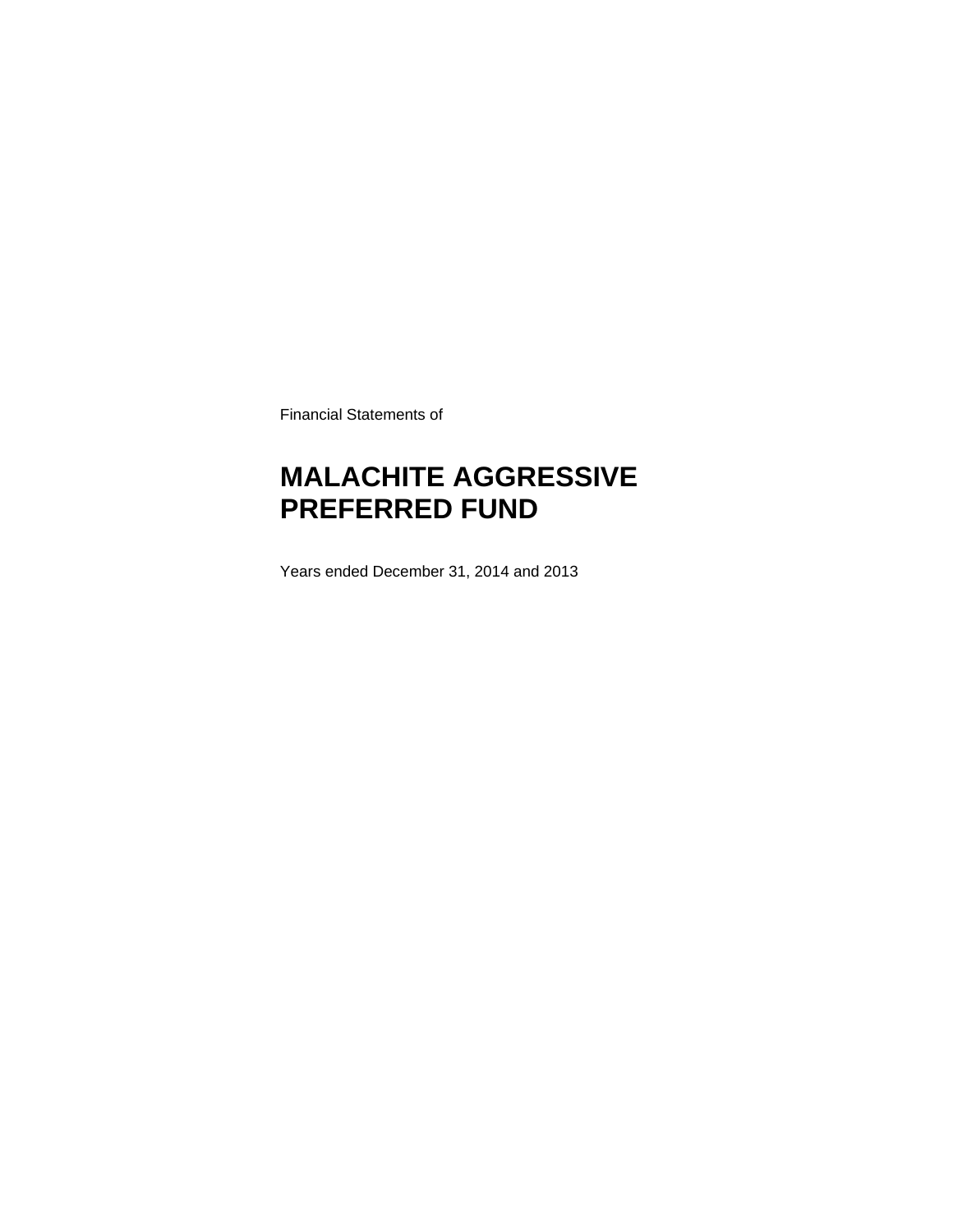

**KPMG LLP**<br>
Yonge Corporate Centre<br>
Yonge Corporate Centre<br>
Tax (416) 228-7123 Yonge Corporate Centre **Fax** Fax 4100 Yonge Street Suite 200 **Internet** www.kpmg.ca Toronto ON M2P 2H3 Canada

### **INDEPENDENT AUDITORS' REPORT**

To the Unitholders of Malachite Aggressive Preferred Fund

We have audited the accompanying financial statements of Malachite Aggressive Preferred Fund, which comprise the statements of financial position as at December 31, 2014, December 31, 2013 and January 1, 2013, the statements of comprehensive income, changes in net assets attributable to holders of redeemable units and cash flows for the years ended December 31, 2014 and December 31, 2013, and notes, comprising a summary of significant accounting policies and other explanatory information.

#### *Management's Responsibility for the Financial Statements*

Management is responsible for the preparation and fair presentation of these financial statements in accordance with International Financial Reporting Standards, and for such internal control as management determines is necessary to enable the preparation of financial statements that are free from material misstatement, whether due to fraud or error.

#### *Auditors' Responsibility*

Our responsibility is to express an opinion on these financial statements based on our audits. We conducted our audits in accordance with Canadian generally accepted auditing standards. Those standards require that we comply with ethical requirements and plan and perform the audit to obtain reasonable assurance about whether the financial statements are free from material misstatement.

An audit involves performing procedures to obtain audit evidence about the amounts and disclosures in the financial statements. The procedures selected depend on our judgment, including the assessment of the risks of material misstatement of the financial statements, whether due to fraud or error. In making those risk assessments, we consider internal control relevant to the entity's preparation and fair presentation of the financial statements in order to design audit procedures that are appropriate in the circumstances, but not for the purpose of expressing an opinion on the effectiveness of the entity's internal control. An audit also includes evaluating the appropriateness of accounting policies used and the reasonableness of accounting estimates made by management, as well as evaluating the overall presentation of the financial statements.

We believe that the audit evidence we have obtained in our audits is sufficient and appropriate to provide a basis for our audit opinion.

#### *Opinion*

In our opinion, the financial statements present fairly, in all material respects, the financial position of Malachite Aggressive Preferred Fund, as at December 31, 2014, December 31, 2013, and January 1, 2013, and its financial performance and its cash flows for the years ended December 31, 2014 and December 31, 2013 in accordance with International Financial Reporting Standards.

 $kPm6$  14P

Chartered Professional Accountants, Licensed Public Accountants

March 25, 2015 Toronto, Canada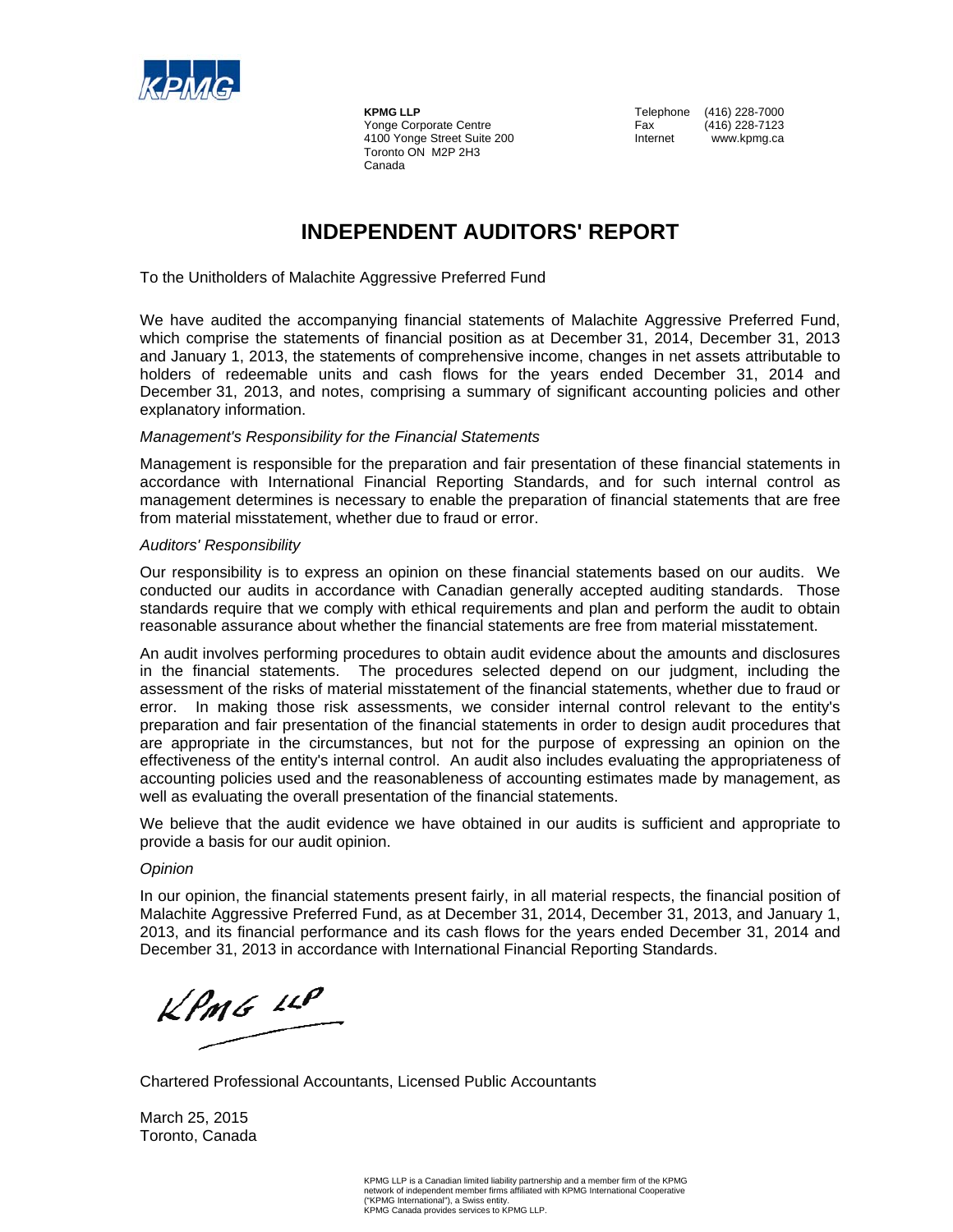Statements of Financial Position

December 31, 2014, December 31, 2013 and January 1, 2013

|                                                                         | December 31,<br>2014         | December 31,<br>2013         | January 1,<br>2013                    |
|-------------------------------------------------------------------------|------------------------------|------------------------------|---------------------------------------|
| <b>Assets</b>                                                           |                              |                              |                                       |
| Investments, at fair value<br>Cash<br>Due from brokers                  | 7,299,219<br>\$<br>90,263    | 7,042,333<br>S<br>341,463    | 6,795,865<br>\$.<br>113,174<br>74,559 |
| Subscriptions receivable<br>Accrued income receivable                   | 111<br>3,699                 | 2,537                        | 43,000<br>7,800                       |
|                                                                         | 7,393,292                    | 7,386,333                    | 7,034,398                             |
| Liabilities                                                             |                              |                              |                                       |
| Accrued liabilities (note 4)<br>Due to brokers                          | 56,137<br>116,302<br>172,439 | 367,424<br>47,276<br>414,700 | 88,663<br>79,580<br>168,243           |
| Net assets attributable to holders of<br>redeemable units               | 7,220,853<br>\$              | 6,971,633<br>\$              | 6,866,155<br>\$.                      |
| Units issued and outstanding                                            | 683,141.9120                 | 706,226.4696                 | 633,955.7154                          |
| Net asset value attributable to holders of<br>redeemable units per unit | \$<br>10.5701                | \$<br>9.8717                 | 10.8307<br>\$                         |

See accompanying notes to financial statements.

On behalf of the Trustee:

Hymas Investment Management Inc.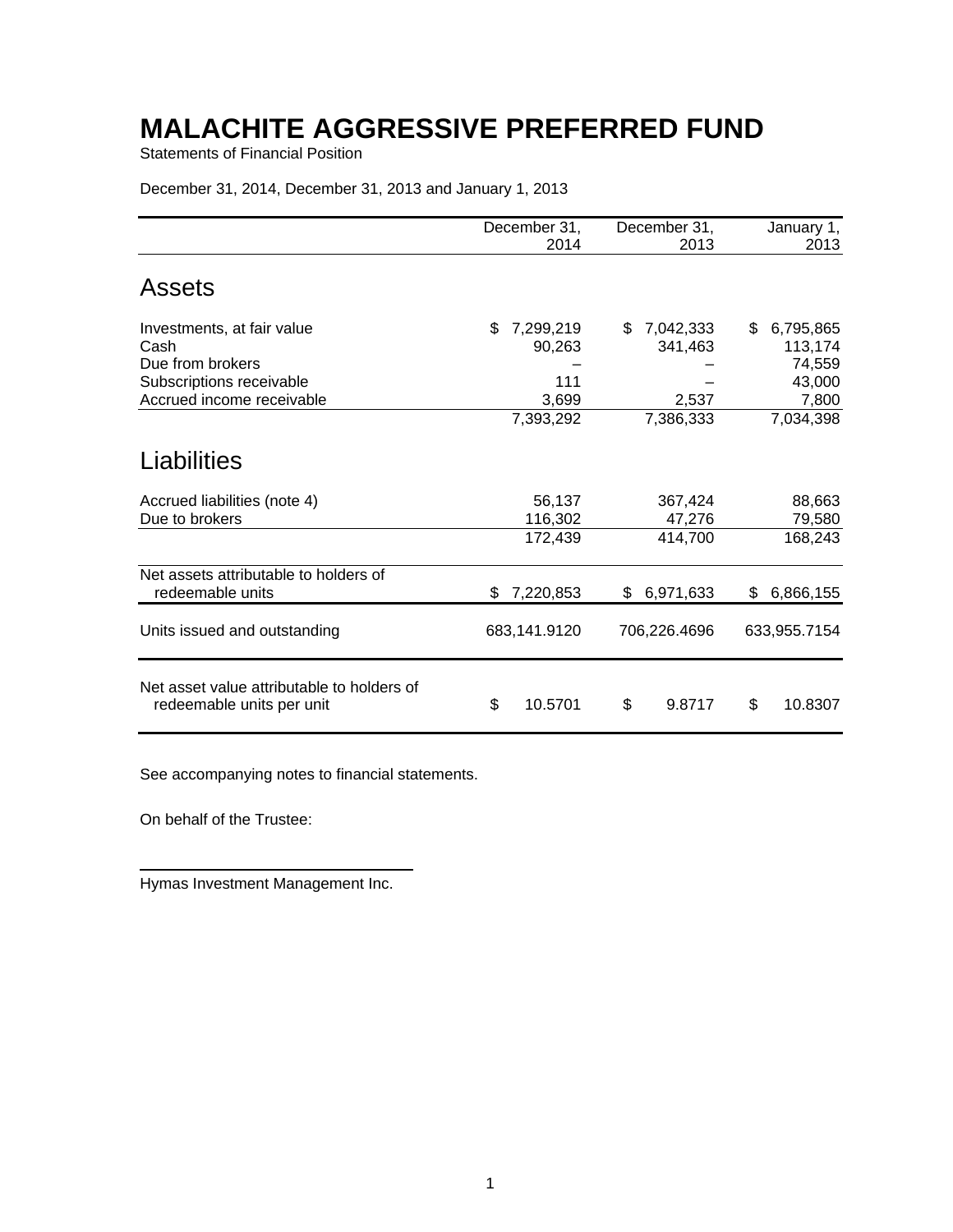Statements of Comprehensive Income

Years ended December 31, 2014 and 2013

|                                                                                                                                                                                         | 2014           | 2013           |
|-----------------------------------------------------------------------------------------------------------------------------------------------------------------------------------------|----------------|----------------|
| Investment income:                                                                                                                                                                      |                |                |
| <b>Dividends</b>                                                                                                                                                                        | \$<br>380,230  | \$<br>393,678  |
| Net realized gains (losses) on investments                                                                                                                                              | 117,803        | (137, 033)     |
| Net change in unrealized appreciation                                                                                                                                                   |                |                |
| (depreciation) on investments                                                                                                                                                           | 383,893        | (567,074)      |
|                                                                                                                                                                                         | 881,926        | (310, 429)     |
| Expenses:                                                                                                                                                                               |                |                |
| Legal and audit                                                                                                                                                                         | 9,600          | 9,600          |
| Interest                                                                                                                                                                                | 2,646          | 4,043          |
| Other                                                                                                                                                                                   | 1,035          | 405            |
| Transaction costs                                                                                                                                                                       | 5,321          | 4,640          |
|                                                                                                                                                                                         | 18,602         | 18,688         |
| Amounts that would otherwise have been payable                                                                                                                                          |                |                |
| by the investment fund that were paid or absorbed                                                                                                                                       |                |                |
| by the Investment Manager                                                                                                                                                               | (928)          | (133)          |
|                                                                                                                                                                                         | 17,674         | 18,555         |
| Increase (decrease) in net assets attributable to                                                                                                                                       |                |                |
| holders of redeemable units                                                                                                                                                             | 864,252<br>\$. | (328,984)<br>S |
| Increase (decrease) in net assets attributable to<br>holders of redeemable units from operations<br>per unit (based on weighted average number of<br>units outstanding during the year) | \$<br>1.2318   | \$<br>(0.4591) |
|                                                                                                                                                                                         |                |                |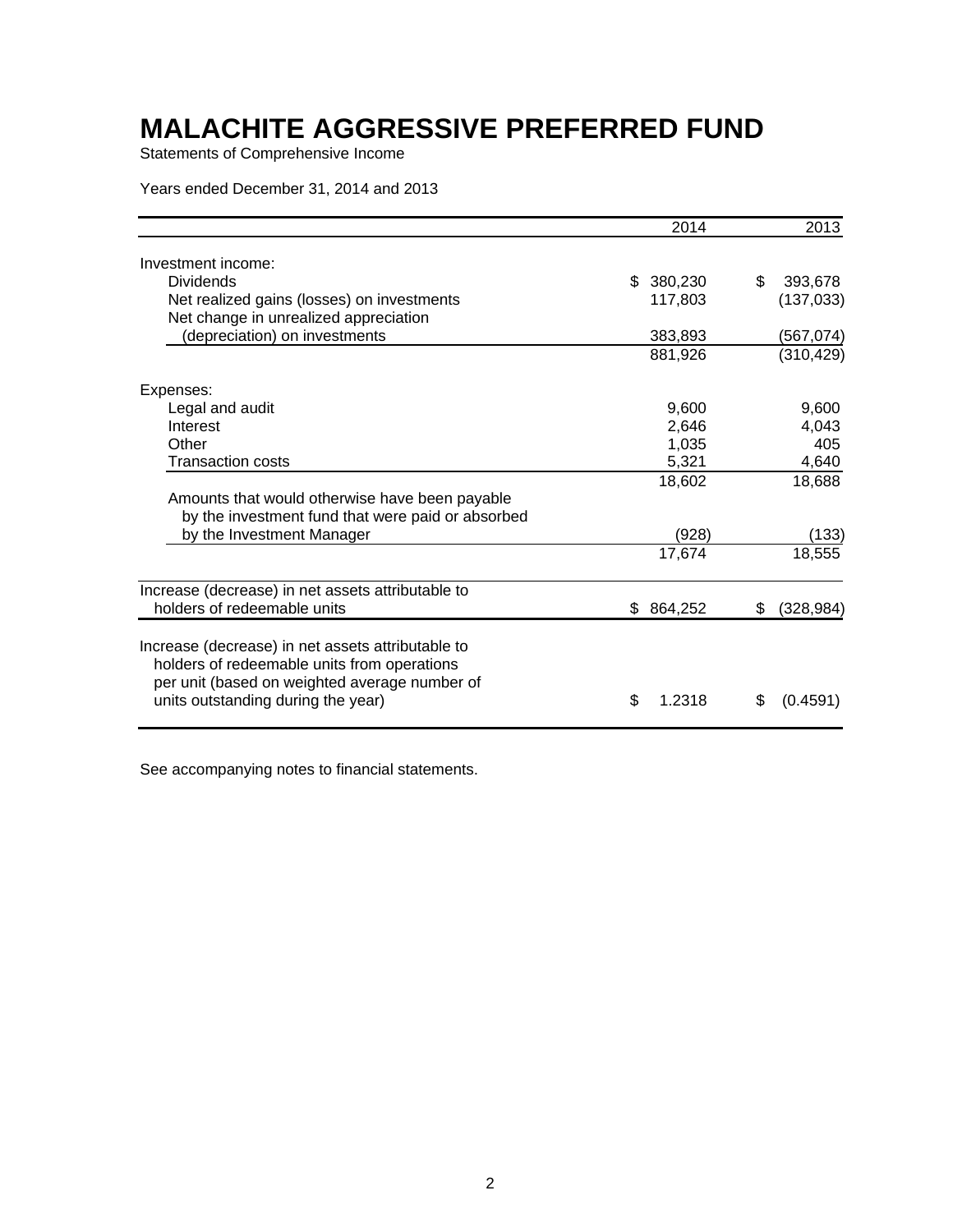Statements of Changes in Net Assets Attributable to Holders of Redeemable Units

Years ended December 31, 2014 and 2013

|                                                                                                  | 2014             | 2013           |
|--------------------------------------------------------------------------------------------------|------------------|----------------|
| Net assets attributable to holders of<br>redeemable units, beginning of year                     | 6,971,633<br>\$. | 6,866,155<br>S |
| Increase (decrease) in net assets attributable to<br>holders of redeemable units from operations | 864,252          | (328,984)      |
| Capital transactions:                                                                            |                  |                |
| Proceeds from issue of units                                                                     | 486,000          | 1,405,000      |
| Reinvested distributions                                                                         | 257,514          | 258,342        |
| Units redeemed                                                                                   | (990,599)        | (849,117)      |
|                                                                                                  | (247,085)        | 814,225        |
| Distributions to unitholders:                                                                    |                  |                |
| Net investment income                                                                            | (367,947)        | (379,763)      |
| Net assets attributable to holders of                                                            |                  |                |
| redeemable units, end of year                                                                    | 7,220,853<br>S   | 6,971,633<br>S |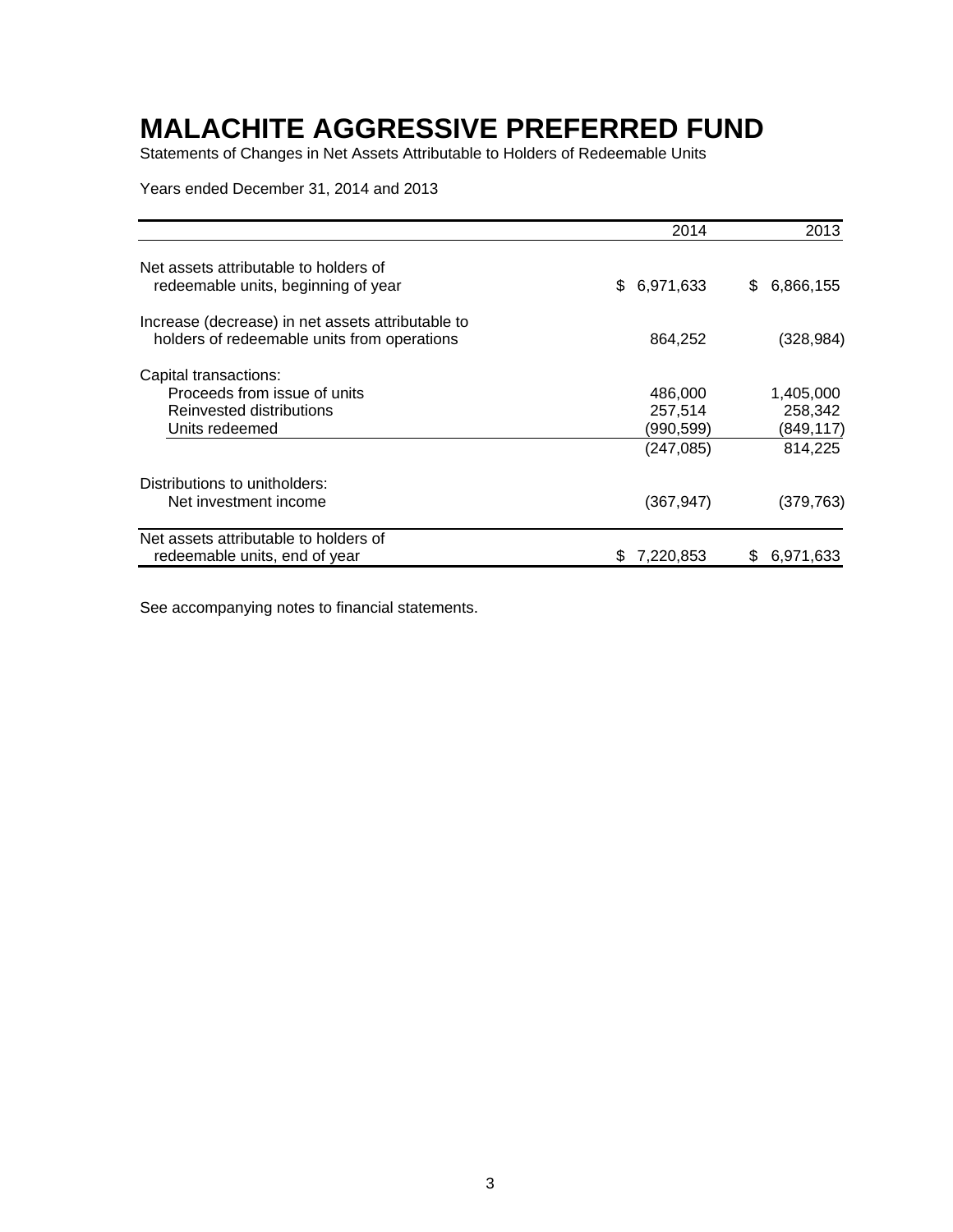Statements of Cash Flows

### Years ended December 31, 2014 and 2013

|                                                      | 2014          | 2013             |
|------------------------------------------------------|---------------|------------------|
| Cash provided by (used in):                          |               |                  |
| Operating activities:                                |               |                  |
| Increase (decrease) in net assets attributable to    |               |                  |
| holders of redeemable units                          | \$<br>864,252 | \$<br>(328, 984) |
| Cost of investments purchased                        | (9,093,223)   | (7, 451, 432)    |
| Proceeds on sale of investments                      | 9,338,033     | 6,500,857        |
| Adjustments                                          |               |                  |
| Net realized losses (gains) on investments           | (117, 803)    | 137,033          |
| Net change in unrealized depreciation (appreciation) |               |                  |
| on investments                                       | (383, 893)    | 567,074          |
| Change in non-cash balances related to operations:   |               |                  |
| Due from brokers                                     |               | 74,559           |
| Accrued income receivable                            | (1, 162)      | 5,263            |
| Subscriptions receivable                             | (111)         | 43,000           |
| Due to brokers                                       | 69,026        | (32, 304)        |
| <b>Accrued liabilities</b>                           | (311,287)     | 278,761          |
|                                                      | 363,832       | (206, 173)       |
| Financing activities:                                |               |                  |
| Payments for units redeemed                          | (990, 599)    | (849, 117)       |
| Proceeds for issuance of units                       | 486,000       | 1,405,000        |
| <b>Distributions</b>                                 | (110, 433)    | (121, 421)       |
|                                                      | (615, 032)    | 434,462          |
| Increase (decrease) in cash                          | (251, 200)    | 228,289          |
| Cash, beginning of year                              | 341,463       | 113,174          |
| Cash, end of year                                    | \$<br>90,263  | \$<br>341,463    |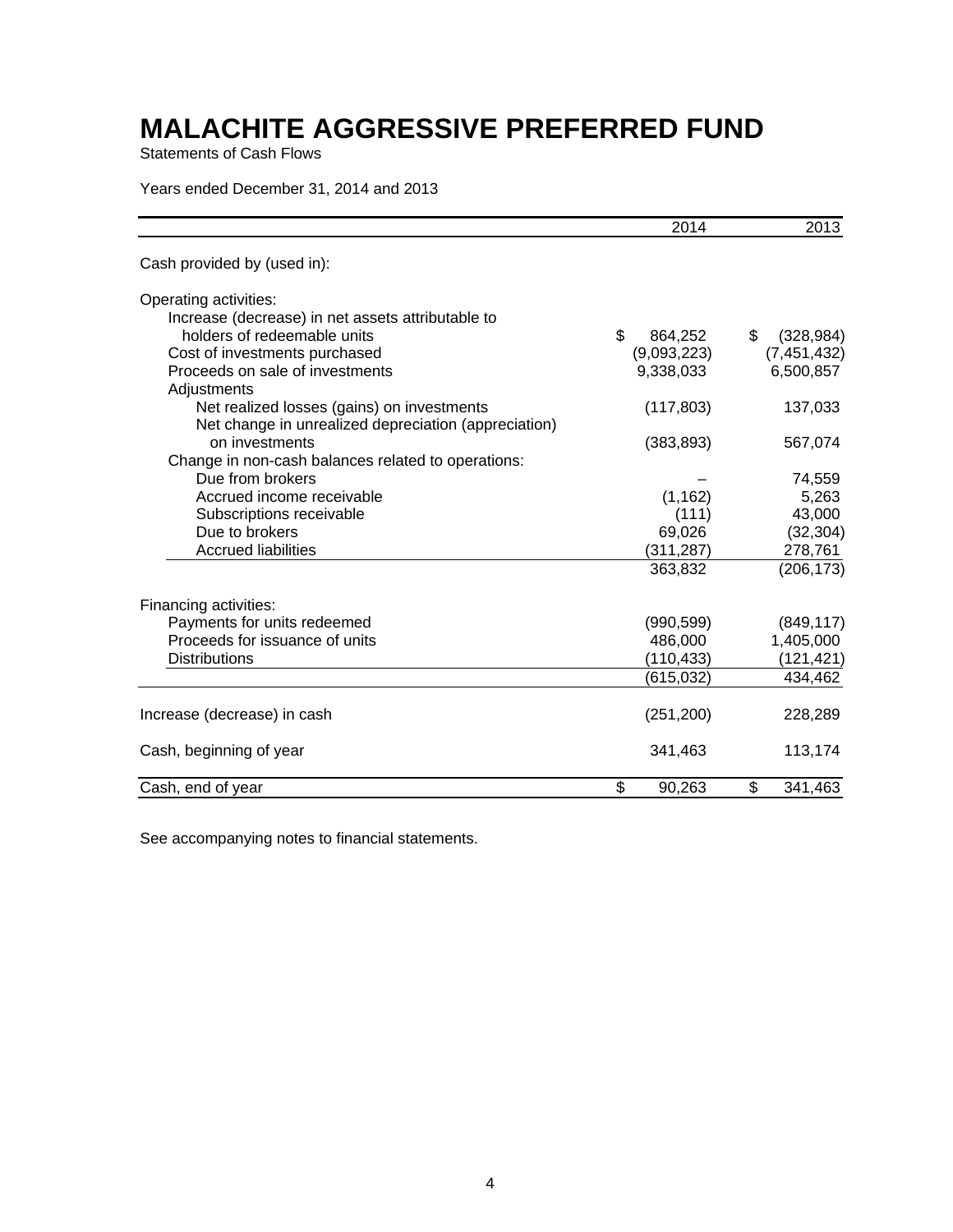Schedule of Investments

December 31, 2014

| Number of<br>shares | Security                                                                                    | <b>Book</b><br>value | Fair<br>value | Weight in<br>portfolio |
|---------------------|---------------------------------------------------------------------------------------------|----------------------|---------------|------------------------|
| 3,700               | Artis Real Estate Investment Trust,<br>4.75% cum RT RST PFO, Series E<br><b>Trust units</b> | \$<br>74,686         | \$<br>72,150  | 1.00%                  |
| 2,700               | Atlantic Power Preferred Equity Ltd.<br>cum Floating rate Preferred shares,<br>Series 3     | 33,916               | 33,750        | 0.50%                  |
| 15,300              | Brookfield Asset Management 4.75%<br>cum Preferred shares, Series 17,<br>Class A            | 328,774              | 327,267       | 4.50%                  |
| 700                 | Brookfield Renewable Power, 5.00%<br>cum PFD Equity Inc. PFD Class A,<br>Series 5           | 14,931               | 14,980        | 0.20%                  |
| 1,500               | Brookfield Renewable Power, 5.00%<br>PFD Equity Inc. cum Class A 56                         | 32,045               | 31,995        | 0.40%                  |
| 1,700               | Canaccord Genuity Group Inc., 5.75%<br>cum 5 year RT RST 1 <sup>st</sup> Series C           | 36,270               | 32,300        | 0.40%                  |
| 1,700               | Canaccord Genuity Group Inc., 5.50%<br>cum 5 year RT RST 1 <sup>st</sup> PFD S-A            | 34,742               | 36,125        | 0.50%                  |
| 5,500               | Canadian General Investments Ltd.<br>3.75%RED CL A PFD SERIES 4                             | 138,722              | 142,450       | 2.00%                  |
| 8,600               | Dividend 15 Split Corp II 5.25%<br>Preferred shares                                         | 87,355               | 86,430        | 1.20%                  |
| 6,300               | Dividend Growth Split Corp,<br><b>Preferred shares</b>                                      | 63,953               | 63,693        | 0.90%                  |
| 3,300               | Enbridge Inc., 4.00% cum, Red RT RST<br>Preferred shares, Series H                          | 69,502               | 70,323        | 1.00%                  |
| 4,000               | Fairfax Financial Holdings Ltd.,<br>cum 5 year RT Reset Preferred shares,<br>Series E       | 78,950               | 73,600        | 1.00%                  |
| 6,900               | First National Financial Corp., 4.65%<br>Class A, Preference shares, Series 1               | 132,576              | 104,673       | 1.40%                  |
| 5,000               | Financial 15 Split Corp. 5.25% cum<br><b>RED Retr Preferred</b>                             | 50,436               | 50,200        | 0.70%                  |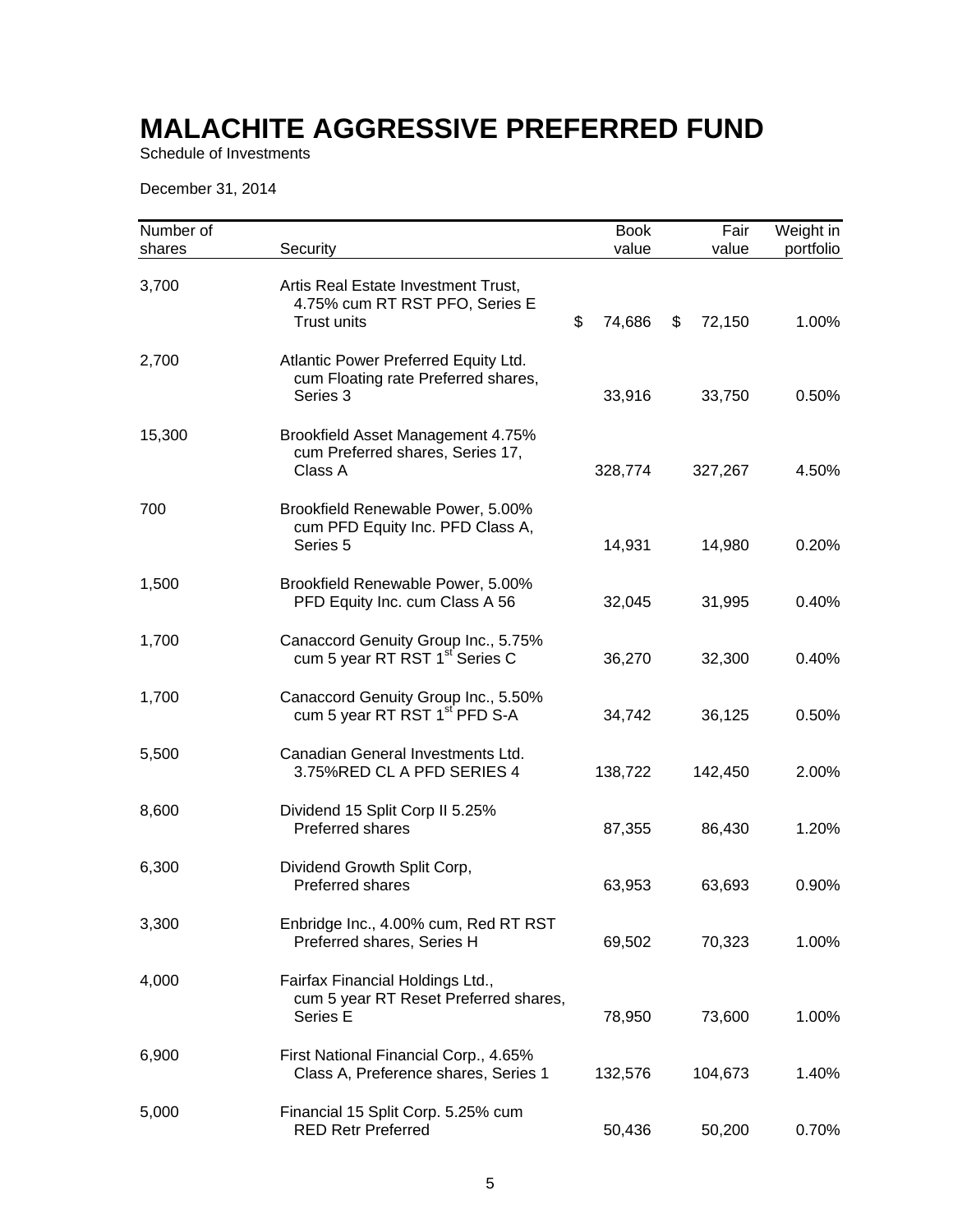Schedule of Investments (continued)

December 31, 2014

| Number of<br>shares | Security                                                                                                        | <b>Book</b><br>value | Fair<br>value | Weight in<br>portfolio |
|---------------------|-----------------------------------------------------------------------------------------------------------------|----------------------|---------------|------------------------|
| 5,000               | Fortis Inc. cum redeemable 5 year<br>fixed rate 1 <sup>st</sup> Preferred shares,<br>Series H                   | 309,958              | 288,259       | 3.90%                  |
| 29,800              | Great West Lifeco Inc. 4.50%<br>non-cum 1 <sup>st</sup> Preferred shares,<br>Series 1                           | 669,537              | 710,730       | 9.70%                  |
| 30,800              | Great West Lifeco Inc. 3.65%<br>non-cum 5 year rate reset,<br>1 <sup>st</sup> Preferred shares, Series R        | 675,083              | 643,720       | 8.80%                  |
| 6,600               | Great West Lifeco Inc. 4.80%<br>non-cum 1 <sup>st</sup> Preferred shares,<br>Series R                           | 161,849              | 164,076       | 2.20%                  |
| 5,100               | Husky Energy Inc. 4.45% cumulative<br>RT RST Redeemable 1 <sup>st</sup> Preferred<br>shares, Series 1           | 100,505              | 109,089       | 1.50%                  |
| 29,600              | Industrial Alliance Insurance and Finance<br>4.60% Non-cum RT RST Class A<br>Preference shares                  | 673,233              | 700,040       | 9.60%                  |
| 4,800               | Intact Financial Corp., 4.2% non-cum<br>RT RST Class A Preferred shares,<br>Series 1                            | 116,175              | 109,056       | 1.50%                  |
| 6,300               | Manulife Financial Corp., 4.50% Class A<br>Preferred shares, Series 3                                           | 150,238              | 148,365       | 2.00%                  |
| 28,900              | Manulife Financial Corp., 4.20%<br>non-cum RT RST Preferred<br>shares, Series 3                                 | 644,081              | 645,915       | 8.80%                  |
| 3,500               | Northland Power Inc., 5.25% cum RT<br><b>RST Preferred shares</b>                                               | 70,482               | 71,050        | 1.00%                  |
| 14,200              | Partners Value Split Corp, cum<br>Class AA Preferred shares,<br>Series <sub>6</sub>                             | 350,520              | 349,320       | 4.80%                  |
| 1,000               | Power Financial Corporation 4.40%<br>Non-cum, 5 year rate, RT RST<br>1 <sup>st</sup> Preferred shares, Series P | 20,567               | 21,500        | 0.30%                  |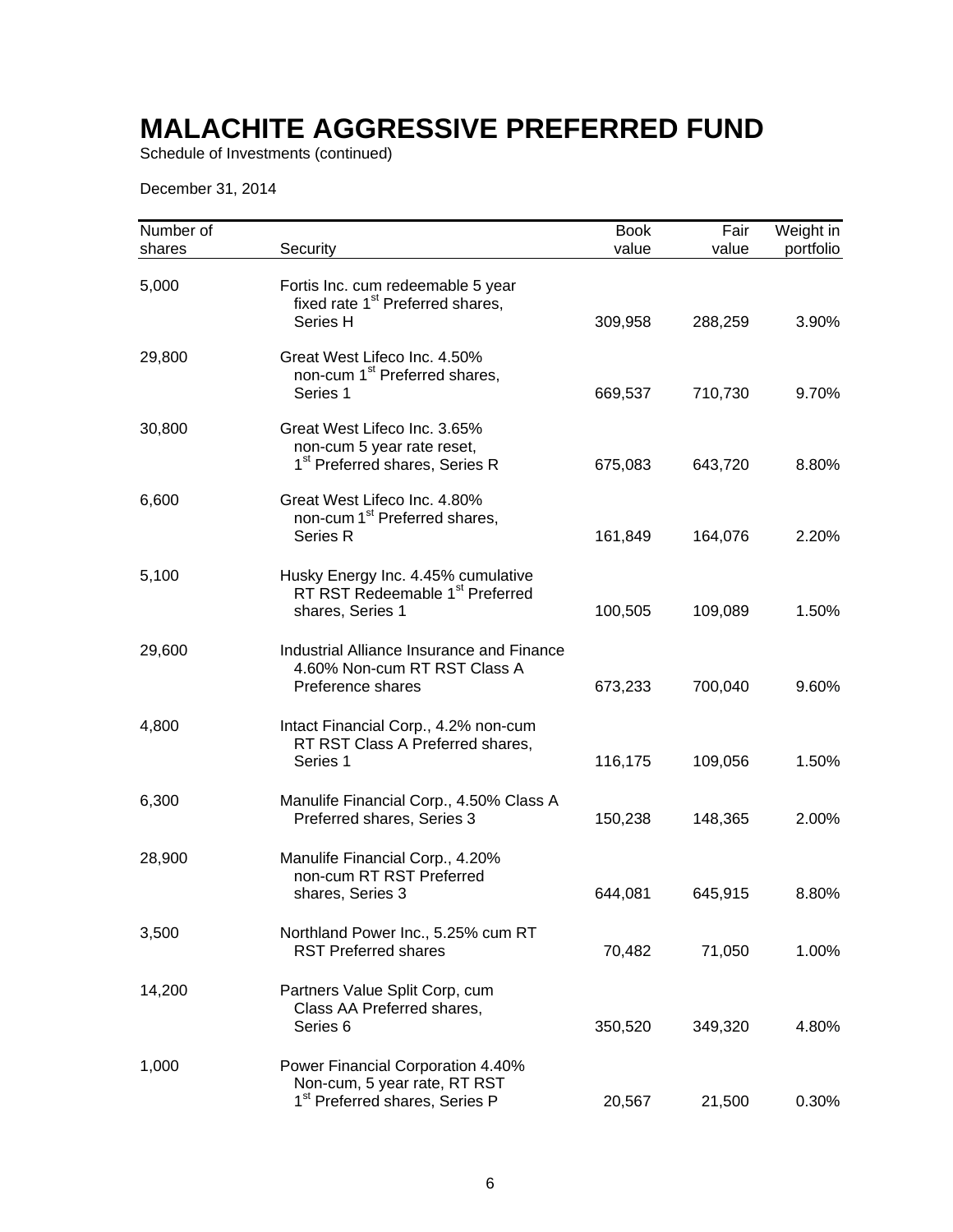Schedule of Investments (continued)

December 31, 2014

| Number of         |                                                                                                    | <b>Book</b>     | Fair            | Weight in |
|-------------------|----------------------------------------------------------------------------------------------------|-----------------|-----------------|-----------|
| shares            | Security                                                                                           | value           | value           | portfolio |
| 19,100            | Sun Life Financial Inc. 4.45%, Class A<br>N-C Preferred shares, Series 3 PERP                      | 425,708         | 454,580         | 6.20%     |
| 14,600            | Sun Life Financial Inc. 4.45%, Class A<br>Non-cum Preferred shares, Series 4                       | 313,243         | 347,334         | 4.80%     |
| 28,700            | Sun Life Financial Inc. 4.35%,<br>non-cum RT RST Preferred shares,<br>Series 8R                    | 640,242         | 620,781         | 8.50%     |
| 3,000             | Transalta Corporation, 5% cumulative<br>RED RT RST 1 <sup>st</sup> Preferred shares,<br>Series E   | 64,118          | 62,730          | 0.90%     |
| 10,800            | TransCanada Corporation 3.266% cum<br>RED 5 year RST 1 <sup>st</sup> Preferred shares,<br>Series I | 228,265         | 223,020         | 3.10%     |
| 22,000            | TransCanada Corporation cum<br>redeemable 1 <sup>st</sup> Preferred shares,<br>Series 2            | 464,982         | 489,718         | 6.70%     |
| Total investments |                                                                                                    | \$<br>7,255,644 | \$<br>7,299,219 | 100.00%   |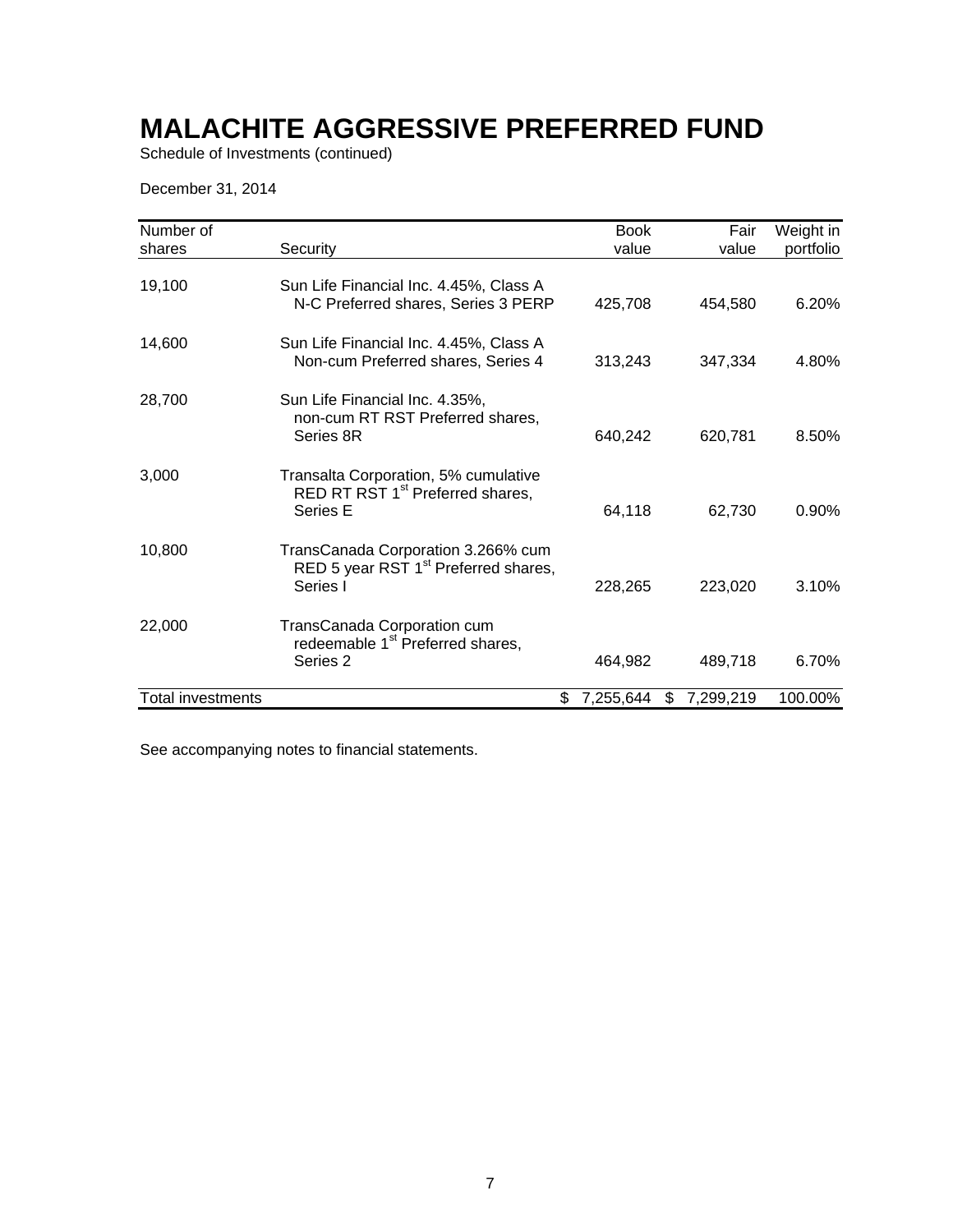Notes to Financial Statements

Years ended December 31, 2014 and 2013

### **1. The Fund:**

Malachite Aggressive Preferred Fund (the "Fund") is an unincorporated open-ended mutual fund trust established under the laws of the Province of Ontario by a Master Declaration of Trust (for the Malachite Funds in general) and an associated Fund Regulation (for the Fund itself) as amended January 13, 2005. The address of the Fund's registered office is c/o 129 Humbercrest Boulevard, Toronto, ON, M6S 4L4.

The investment objective of the Fund is to generate both capital appreciation and income, while maintaining a relatively low level of risk. To achieve its objectives, the Fund invests in a diverse portfolio of Canadian preferred stocks.

Hymas Investment Management Inc. is the trustee and manager (the "Investment Manager") of the Fund. The Investment Manager provides investment management services to the Fund and is responsible for the day-to-day operations of the Fund.

These financial statements were authorized for issue by the Investment Manager on March 25, 2015.

### **2. Basis of preparation:**

(a) Basis of accounting:

These financial statements have been prepared in accordance with International Financial Reporting Standards ("IFRS"). These are the Fund's first annual financial statements prepared in accordance with IFRS and, accordingly, IFRS 1, First-time Adoption of International Financial Reporting Standards, has been applied. Previously, the Fund prepared its financial statements in accordance with Canadian generally accepted accounting principles as defined in Part V of the Chartered Professional Accountants of Canada Handbook ("Canadian GAAP"). The Fund has consistently applied the accounting policies used in the preparation of its opening IFRS statement of financial position at January 1, 2013 and throughout all periods presented, as if these policies had always been in effect. Note 13 discloses the impact of the transition to IFRS on the Fund's reported financial position, financial performance and cash flows, including the nature and effect of significant changes in accounting policies from those used in the Fund's financial statements for the year ended December 31, 2013, previously prepared under Canadian GAAP.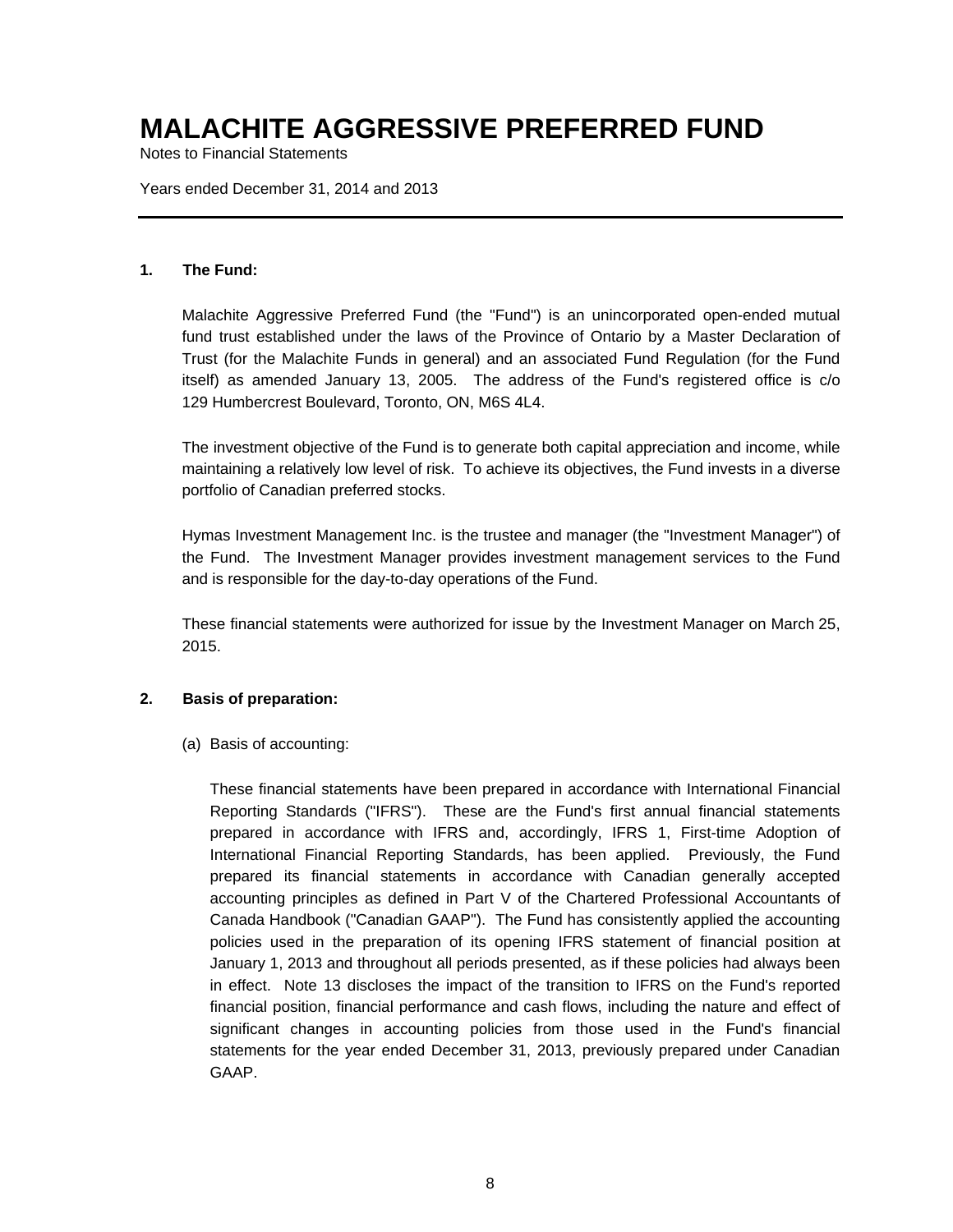Notes to Financial Statements (continued)

Years ended December 31, 2014 and 2013

### **2. Basis of preparation (continued):**

(b) Basis of measurement:

These financial statements have been prepared on a historical cost basis, except for financial assets and financial liabilities at fair value through profit or loss which are presented at fair value.

(c) Functional and presentation currency:

These financial statements are presented in Canadian dollars, which is the Fund's functional currency.

### **3. Significant accounting policies:**

The accounting policies set out below have been applied consistently to all years presented in these financial statements.

- (a) Financial instruments:
	- (i) Recognition, initial measurement and classification:

Financial assets and financial liabilities at fair value through profit or loss are initially recognized on the trade date, which is the date on which the Fund becomes a party to the contractual provisions of the instrument. Other financial assets and financial liabilities are recognized on the date on which they are originated.

Financial assets and financial liabilities at fair value through profit or loss ("FVTPL")are initially recognized at fair value, with transaction costs recognised in profit or loss. Financial assets or financial liabilities not at fair value through profit or loss are initially recognized at fair value plus transaction costs that are directly attributable to their acquisition or issue, and subsequently measured at amortized cost.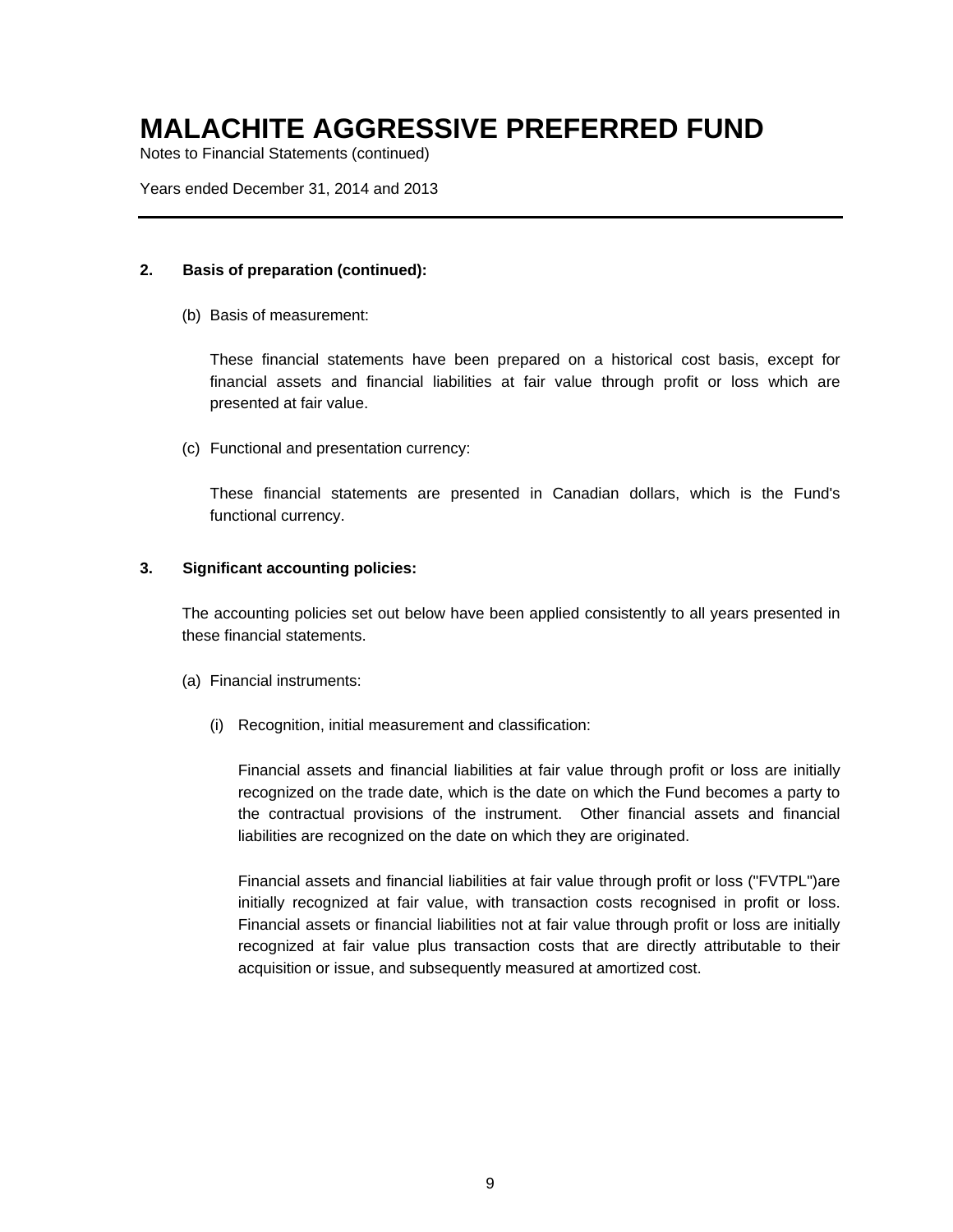Notes to Financial Statements (continued)

Years ended December 31, 2014 and 2013

### **3. Significant accounting policies (continued):**

The Fund classifies financial assets and financial liabilities into the following categories:

Financial assets at fair value through profit or loss:

- Held for trading: derivative financial instruments; and
- Designated as at fair value through profit or loss: debt securities and equity investments.

Financial assets at amortized cost:

Loans and receivables: all other financial assets.

Financial liabilities at fair value through profit or loss:

- Held for trading: derivative financial instruments and redeemable units; and
- Financial liabilities at amortized cost: all other financial liabilities.
- (ii) Fair value measurement:

Investments in securities listed on a public securities exchange or traded on an overthe-counter market are valued at the last bid price on the Toronto Stock Exchange. Securities with no available closing prices are valued at the last available sale or close price. In respect of any unlisted or non-exchange traded securities, or securities for which a closing bid price or last close sale price are unavailable or securities for which market quotations are, in the Investment Manager's opinion, inaccurate, unreliable, or not reflective of all available material information, such securities are valued at their fair value as determined by the Investment Manager.

The fair values of other financial assets and liabilities approximates their carrying values due to the short-term nature of these instruments.

Fair value policies used for financial reporting purposes are the same as those used to measure the net asset value ("NAV") for transactions with unitholders.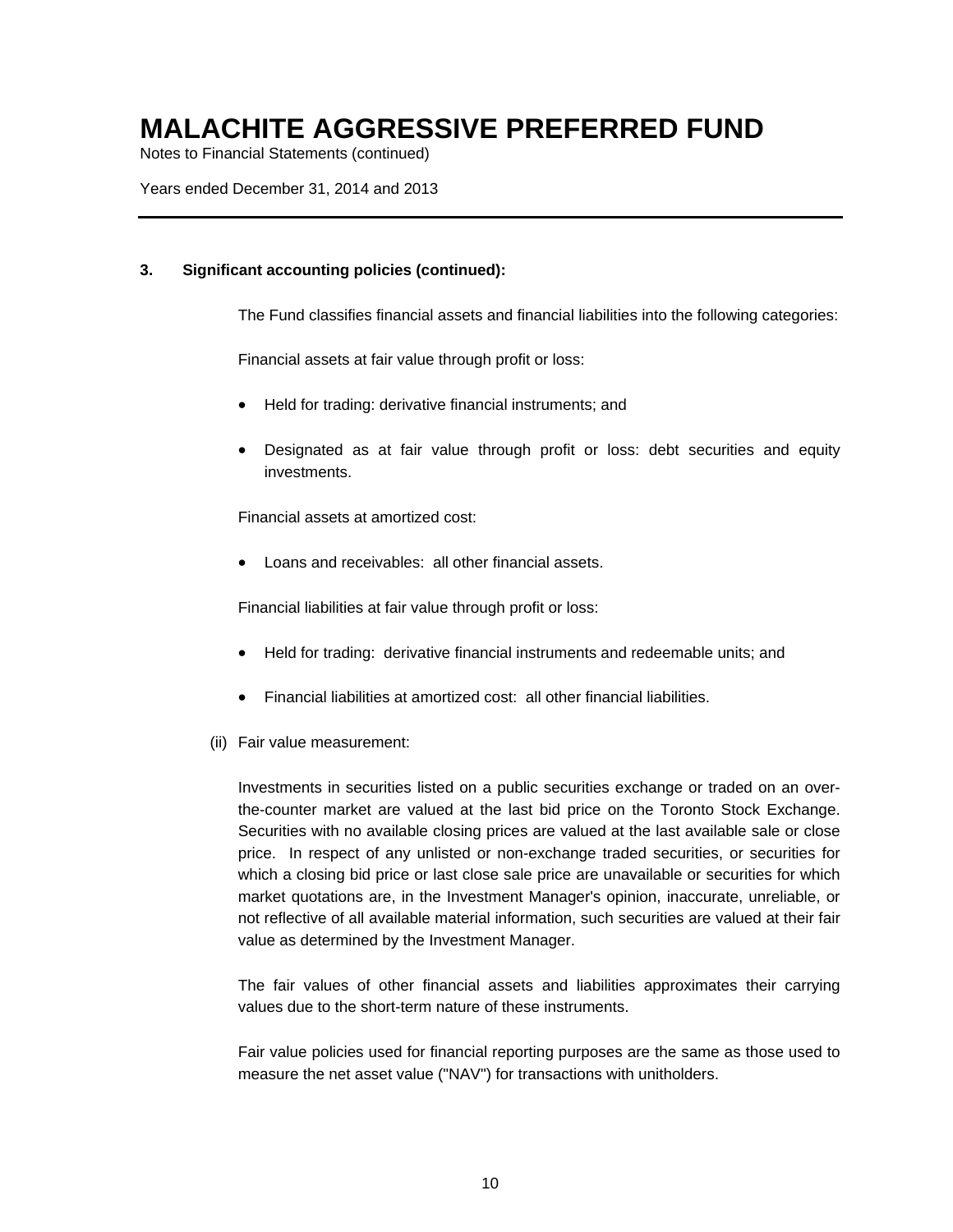Notes to Financial Statements (continued)

Years ended December 31, 2014 and 2013

### **3. Significant accounting policies (continued):**

### (iii) Offsetting:

Financial assets and liabilities are offset and the net amount presented in the statements of financial position when there is a legally enforceable right to offset the recognized amounts and there is an intention to settle on a net basis, or to realize the asset and settle the liability simultaneously.

### (iv) Derecognition:

The Fund derecognizes a financial asset when the contractual rights to the cash flows from the asset expire, or it transfers the rights to receive the contractual cash flows in a transaction in which substantially all the risks and rewards of ownership of the financial asset are transferred or in which the Fund neither transfers nor retains substantially all the risks and rewards of ownership and does not retain control of the financial asset. Any interest in such transferred financial assets that is created or retained by the Fund is recognized as a separate asset or liability.

The Fund derecognizes a liability when its contractual obligations are discharged, cancelled or expired.

(b) Cash:

Cash is cash on deposit and is carried at cost, which approximates its fair value.

(c) Other assets and liabilities:

Amounts due from broker and accrued income receivable are designated as receivables and shown as other assets. They are recorded at amortized cost, which approximates their fair value. Similarly, accrued liabilities and amounts due from broker are designated as financial liabilities and are recorded at amortized cost, which approximates their fair value.

(d) Redeemable units:

Redeemable units, which are classified as financial liabilities, are measured at the redemption amount and are considered a residual interest in the assets of the Fund after deducting all of its liabilities.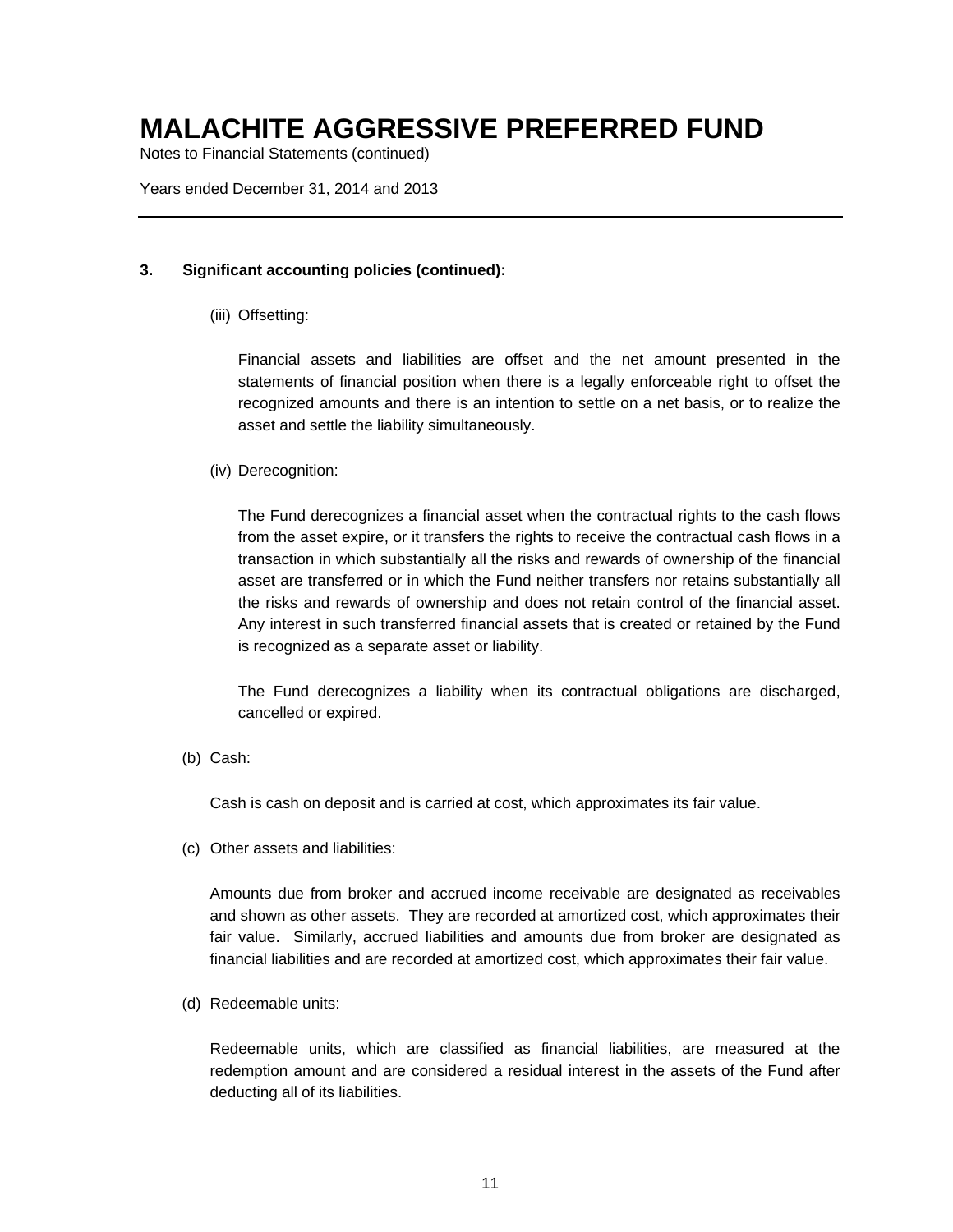Notes to Financial Statements (continued)

Years ended December 31, 2014 and 2013

### **3. Significant accounting policies (continued):**

Increase (decrease) in net assets attributable to holders of redeemable units per unit in the statements of comprehensive income represents the net increase in the net assets attributable to holders of redeemable units for the year divided by the average number of units outstanding during the year.

Net asset value attributable to holders of redeemable units per unit is computing by dividing the net asset attributable to holders of redeemable units of the Fund at the valuation date by the total number of units of the Fund outstanding.

(e) Investment transactions and income recognition:

All income, net realized and unrealized appreciation (depreciation) and transaction costs are attributable to investments that are designated at fair value through profit or loss. Investment transactions are accounted for on the trade date, that is, on the day that a buy or sell order is executed. The cost of investments represents the amount paid for each security, and is determined on an average cost basis including transaction costs. Realized gains and losses on investment transactions are computed as proceeds of disposition less their average cost. The unrealized appreciation or depreciation of investments represents the difference between their average cost and fair value at the year-end date. Dividend income is recorded on the ex-dividend and interest income is recorded daily on an accrual basis.

Income and realized and unrealized capital gain (loss) are distributed to the unitholders in proportion to the amount of equity invested. For management and service fees, refer to note 5.

(f) Transactions costs:

Transaction costs, such as brokerage commission incurred in the purchase and sale of portfolio securities paid to external third parties are recognized as expenses in the statements of comprehensive income based on trade date.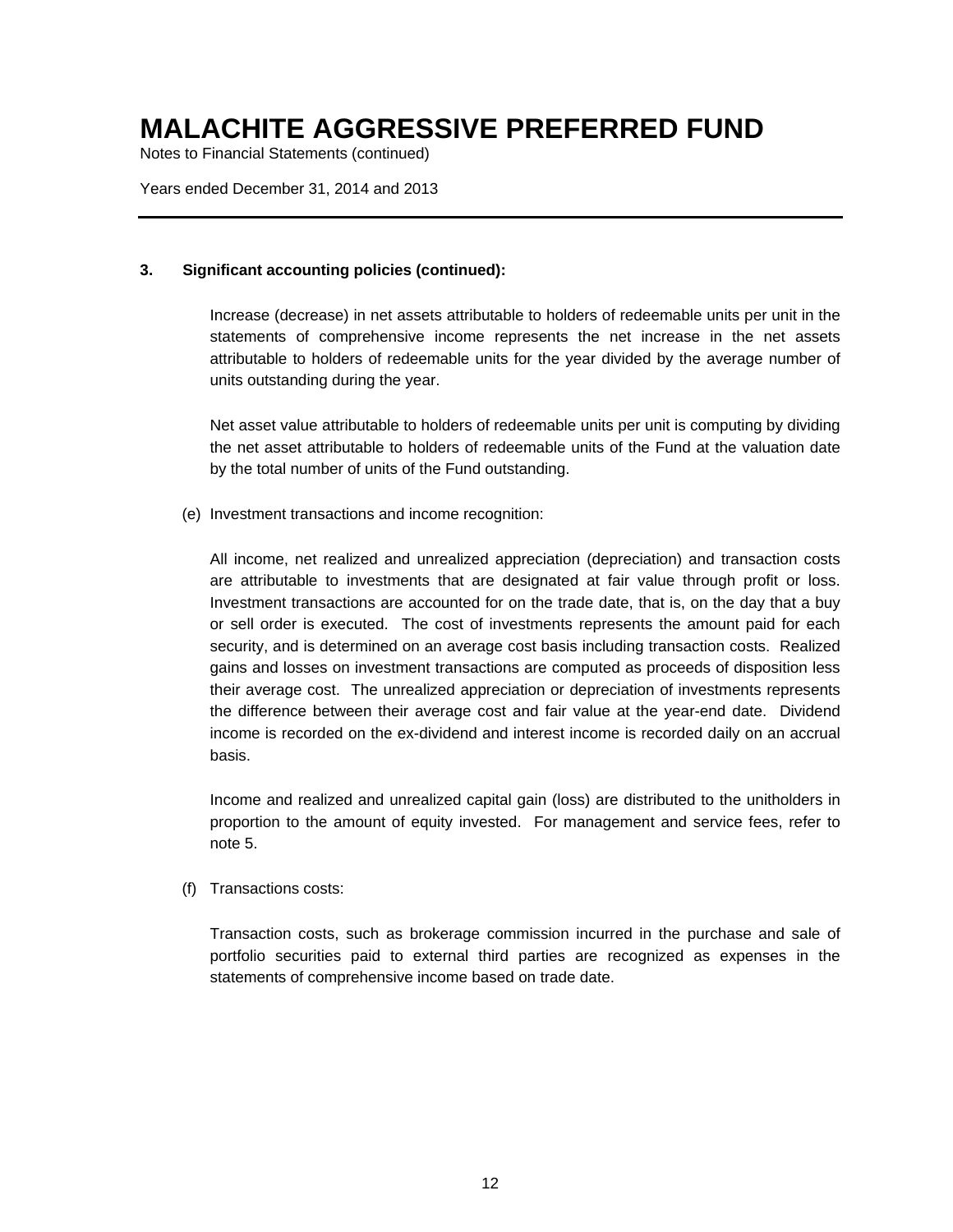Notes to Financial Statements (continued)

Years ended December 31, 2014 and 2013

### **3. Significant accounting policies (continued):**

(g) Critical accounting estimates and judgments:

In preparing these financial statements, the Investment Manager has made judgments, estimates and assumptions that affect the application of accounting policies and the reported amounts of assets, liabilities, income and expenses. Actual results may differ from these estimates. Estimates and underlying assumptions are reviewed on an ongoing basis. Revisions to estimates are recognized prospectively.

(h) Future changes in accounting policies:

The International Accounting Standards Board ("IASB") has issued the following new standards and amendments to existing standards that are not yet effective. The Fund has not yet begun the process of assessing the impact the new and amended standards will have on its financial statements or whether to early adopt any of the new standards.

IFRS 9, Financial Instruments ("IFRS 9"):

In July 2014, the IASB issued IFRS 9 to replace International Accounting Standard ("IAS") 39, Financial Instruments - Recognition and Measurement. IFRS 9 addresses classification and measurement, impairment and hedge accounting. The new standard requires assets to be classified based on the Fund's business model for managing the financial assets and contractual cash flow characteristics of the financial assets. Financial assets will be measured at FVTPL unless certain conditions are met which permit measurement at amortized cost or value through other comprehensive income. The classification and measurement of liabilities remain generally unchanged, with the exception of liabilities recorded at FVTPL. For financial liabilities designated at FVTPL, IFRS 9 requires the presentation of the effects of changes in the Fund's own credit risk in other comprehensive income instead of net income. IFRS 9 is effective for fiscal years beginning on January 1, 2018, though early adoption is permitted. The Investment Manager is currently assessing the impact of this new standard on the Fund's financial statements.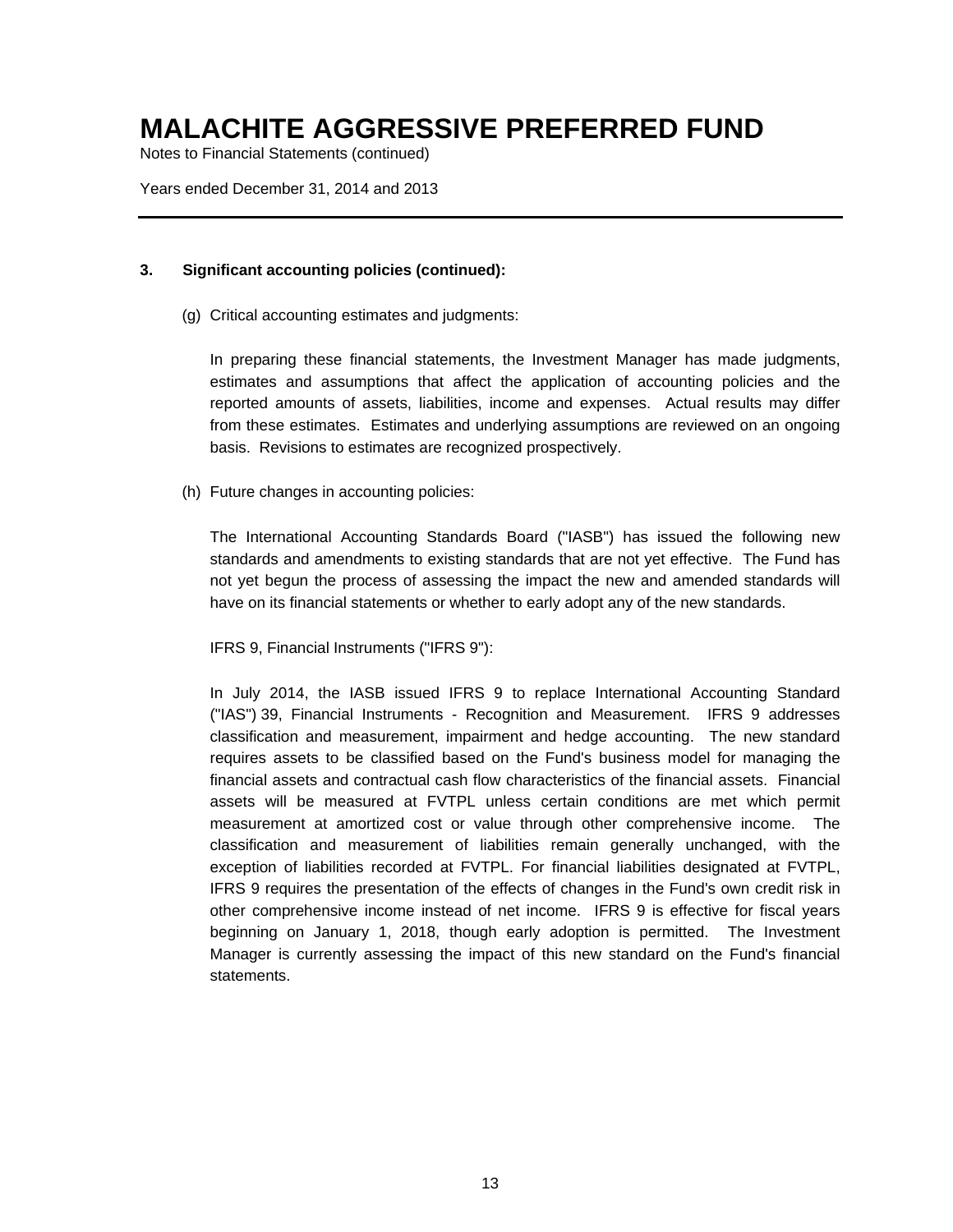Notes to Financial Statements (continued)

Years ended December 31, 2014 and 2013

#### **4. Related party balances:**

Included in accrued liabilities are distributions payable to unitholders of \$25,896 (December 31, 2013 - \$23,967; January 1, 2013 - \$26,327) and amounts due to the Investment Manager of \$18,863 (December 31, 2013 - \$126,470; January 1, 2013 - \$49,319).

### **5. Management fees and expenses:**

- (a) The Investment Manager provides management, distribution and administrative services to the Fund for which it receives a monthly management fee directly from the unitholders and, accordingly, no management fees are reflected in these financial statements.
- (b) The Fund is responsible for the payment of all expenses relating to its operations. Operating expenses incurred by the Fund may include, but are not limited to, accounting, legal and audit fees, trustee and custodial fees, portfolio transaction costs, interest and bank charges, administrative costs excluding any salaries to the principal shareholder of the Investment Manager, investor servicing costs and costs of reports and prospectuses.
- (c) At its sole discretion, the Investment Manager may absorb expenses of the Fund. The expenses absorbed are shown on the statements of comprehensive income. Such absorptions can be terminated at any time, but can be expected to continue until such time as the Fund is of sufficient size to reasonably absorb all expenses incurred in its operations. It is current policy of Hymas to absorb all Fund expenses in excess of 0.50%.

#### **6. Income taxes:**

The Fund qualified as a mutual fund under the Income Tax Act (Canada) and, accordingly, is not subject to income taxes on the portion of its net income, including net realized gains on investments, which is paid or payable to unitholders. Such distributed income is taxable in the hands of the unitholders.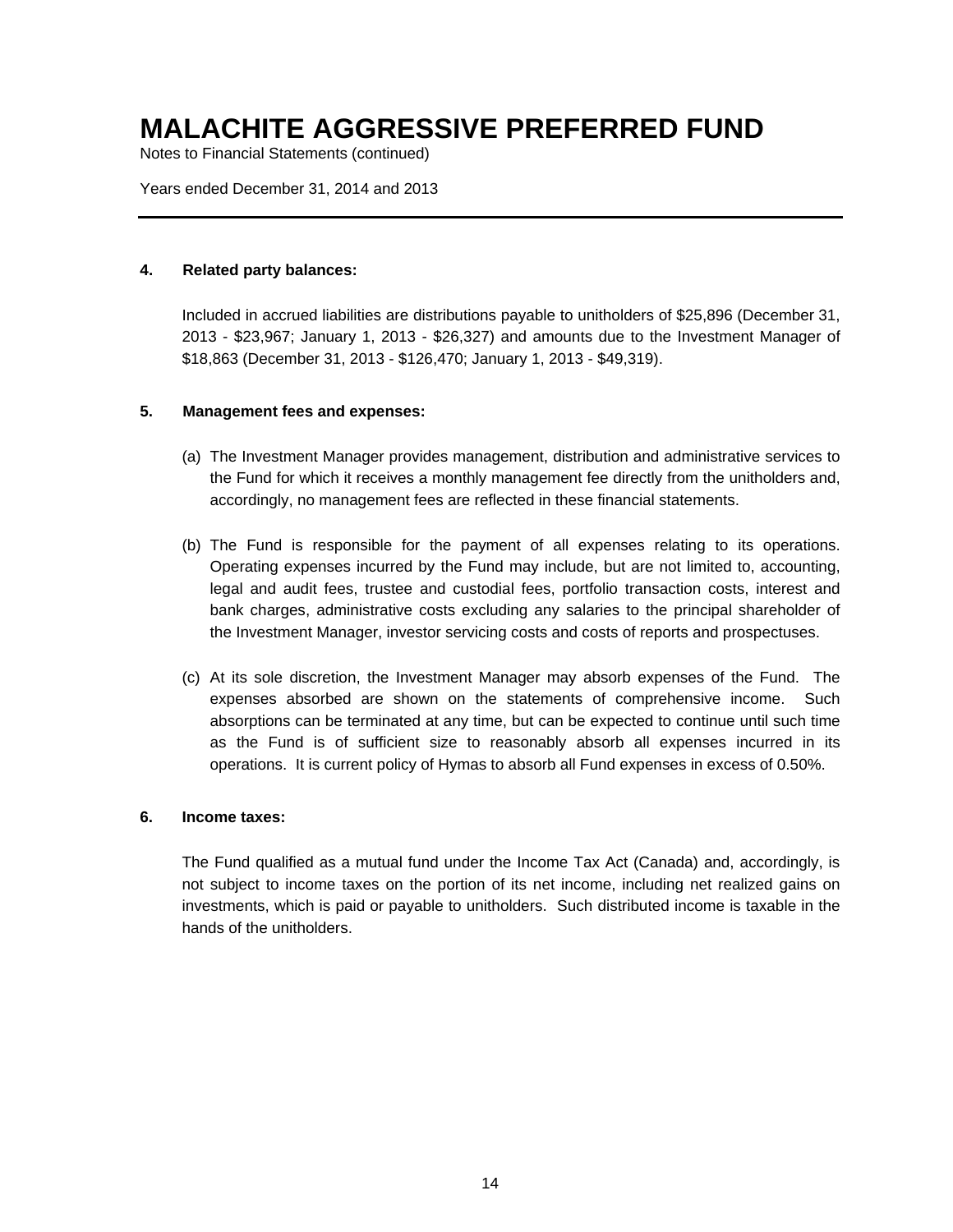Notes to Financial Statements (continued)

Years ended December 31, 2014 and 2013

#### **6. Income taxes (continued):**

Temporary differences between the carrying value of assets and liabilities for accounting and income tax purposes give rise to future income tax assets and liabilities. The most significant temporary difference is that between the reported fair value of the Fund's investment portfolio and its adjusted cost base for income tax purposes. Since the Fund's distribution policy is to distribute all net realized capital gains, future tax liabilities with respect to unrealized capital gains and future tax assets with respect to unrealized capital losses will not be realized by the Fund and are, therefore, not recorded by the Fund. Unused realized capital losses represent future tax assets to the Fund but due to the uncertainty that they will be realized by offsetting future capital gains, no net tax benefit is recorded by the Fund.

As at the most recent taxation year end of December 31, 2014, the Fund had capital losses of approximately \$106,000 available to reduce future net realized capital gains.

### **7. Brokerage commissions:**

Commissions paid to brokers in connection with portfolio transactions are disclosed in the statements of comprehensive income of the Fund. The Investment Manager does not have any soft dollar arrangements where third party services such as investment research, statistical or other similar services were paid for by brokers.

#### **8. Redeemable units:**

The authorized capital of the Fund consists of an unlimited number of units without par value. The Fund is required to distribute any net income and capital gains that it has earned in the year. Income earned by the Fund is distributed to unitholders at least once per year, if necessary, and these distributions are either paid in cash or reinvested by unitholders into additional units of the Fund. Distributions payable to holders of redeemable units are recognized in the statements of changes in net assets attributable to holders of redeemable units.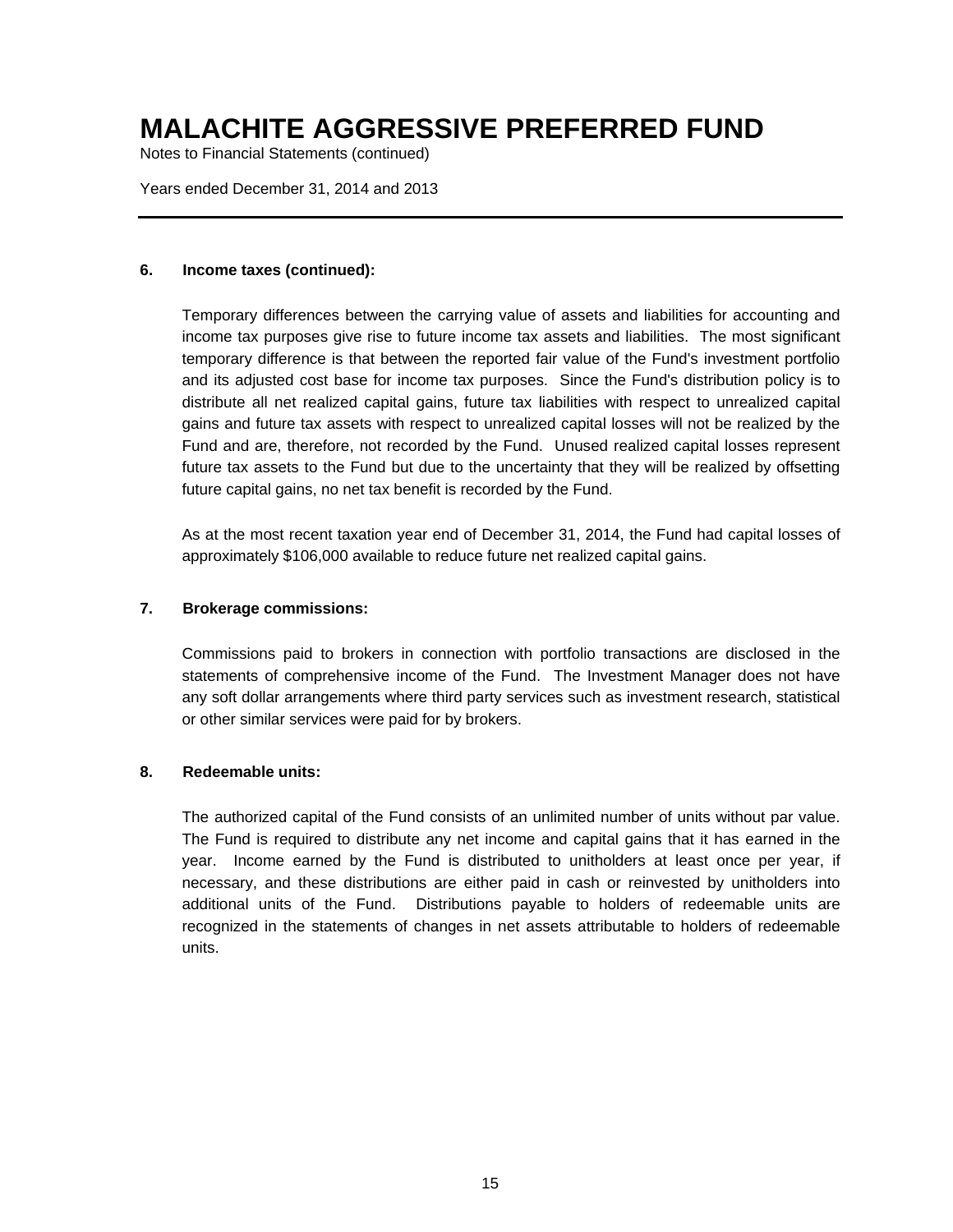Notes to Financial Statements (continued)

#### Years ended December 31, 2014 and 2013

#### **8. Redeemable units (continued):**

Unit transactions for the years ended December 31, 2014 and 2013 are as follows:

|                          | 2014          | 2013           |
|--------------------------|---------------|----------------|
|                          |               |                |
| Opening                  | 706,226.4696  | 633,955.7154   |
| Subscriptions            | 46,221.9904   | 131,485.6012   |
| Distributions reinvested | 24,629.3025   | 25,179.9417    |
| Redemptions              | (93,935.8505) | (84, 394.7887) |
| Closing                  | 683,141.9120  | 706,226.4696   |

#### **9. Financial instruments:**

Essentially all of the assets and liabilities of the Fund are financial instruments. These financial instruments are comprised of investments, amounts due from brokers, cash, accrued income receivable, accrued liabilities and amounts due to brokers. Investments are recorded at fair value based on the accounting policies described above. All other financial instruments are carried at cost or amortized cost, which given their short-term nature, closely approximates their fair value.

The Fund measures fair value using the following fair value hierarchy that reflects the significance of the inputs used in making the measurements.

- Level 1 quoted prices (unadjusted) in active markets for identical assets or liabilities.
- Level 2 inputs other than quoted prices included in Level 1 that are observable for the asset or liability, either directly (i.e., as prices) or indirectly (i.e., derived from prices).
- Level 3 inputs for the asset or liability that are not based on observable market data (unobservable inputs).

Changes in valuation methods may result in transfers into or out of an investment's assigned level. All the Fund's investments were classified as Level 1 as at December 31, 2014, December 31, 2013 and January 1, 2013.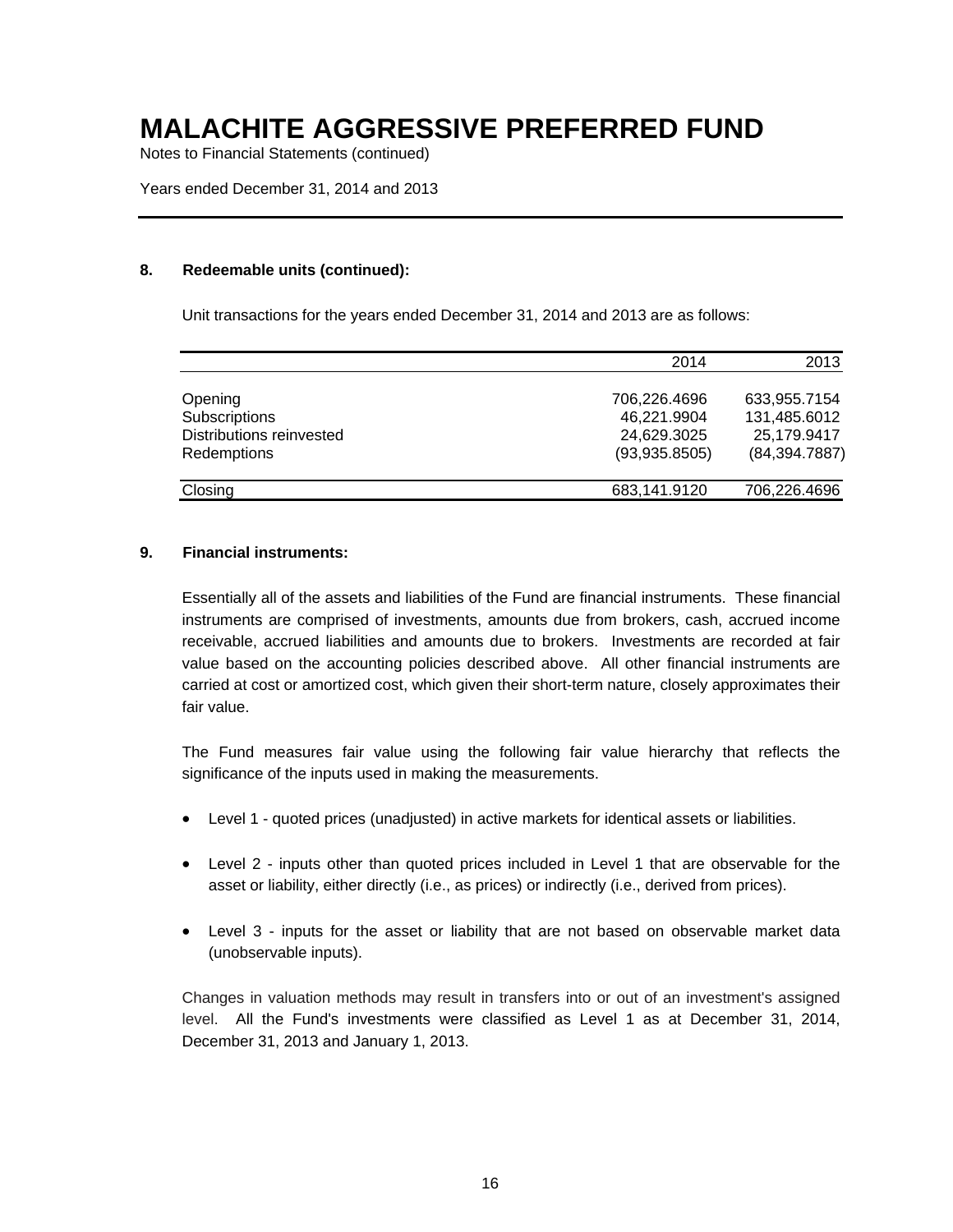Notes to Financial Statements (continued)

### Years ended December 31, 2014 and 2013

#### **10. Financial instrument risk:**

In the normal course of business, the Fund is exposed to a variety of financial risks: market risk (comprised of market price risk and interest rate risk), counterparty credit risk, liquidity risk and credit risk. The value of investments in the Fund's portfolio can fluctuate on a daily basis as a result of changes in interest rates, market and economic conditions and factors specific to individual securities within the Fund. The level of risk depends on the Fund's investment objectives and the type of securities in which it invests.

(a) Risk management:

The Fund seeks to provide long-term capital growth in addition to a high level of after-tax income through investment primarily in preferred shares and preferred securities listed on the Toronto Stock Exchange. This fund is sold to investors as a private placement which, therefore, exempts it from issuing a prospectus, providing that the investor meets certain requirements. The Investment Manager takes a conservative approach to risk management by focusing research efforts on the analysis of a market price into its fair and liquidity components, to achieve superior investment returns by selling liquidity to the market, taking advantage of mispricing while at all times keeping the client's tax and commission considerations in view.

- (b) Market risk:
	- (i) Market price risk:

Market price risk arises primarily from uncertainties about future market prices of the instruments held. Market price fluctuations may be caused by factors specific to an individual investment, or factors affecting all securities traded in a market or industry sector. All investments present a risk of loss of capital. The maximum risk resulting from financial instruments is equivalent to their fair value. If prices on the Toronto Stock Exchange for these securities, as approximated by either the S&P/TSX Preferred Share Index or the BMO Capital Markets "50" index had increased or decreased by 5% as at December 31, 2014, with all other variables held constant, the net assets of the Fund would have increased or decreased, respectively by approximately \$360,000 (December 31, 2013 - \$370,000; January 1, 2013 - \$330,000) (approximately 5.0% of total net assets). In practice the actual results may differ from this sensitivity analysis and the difference could be material.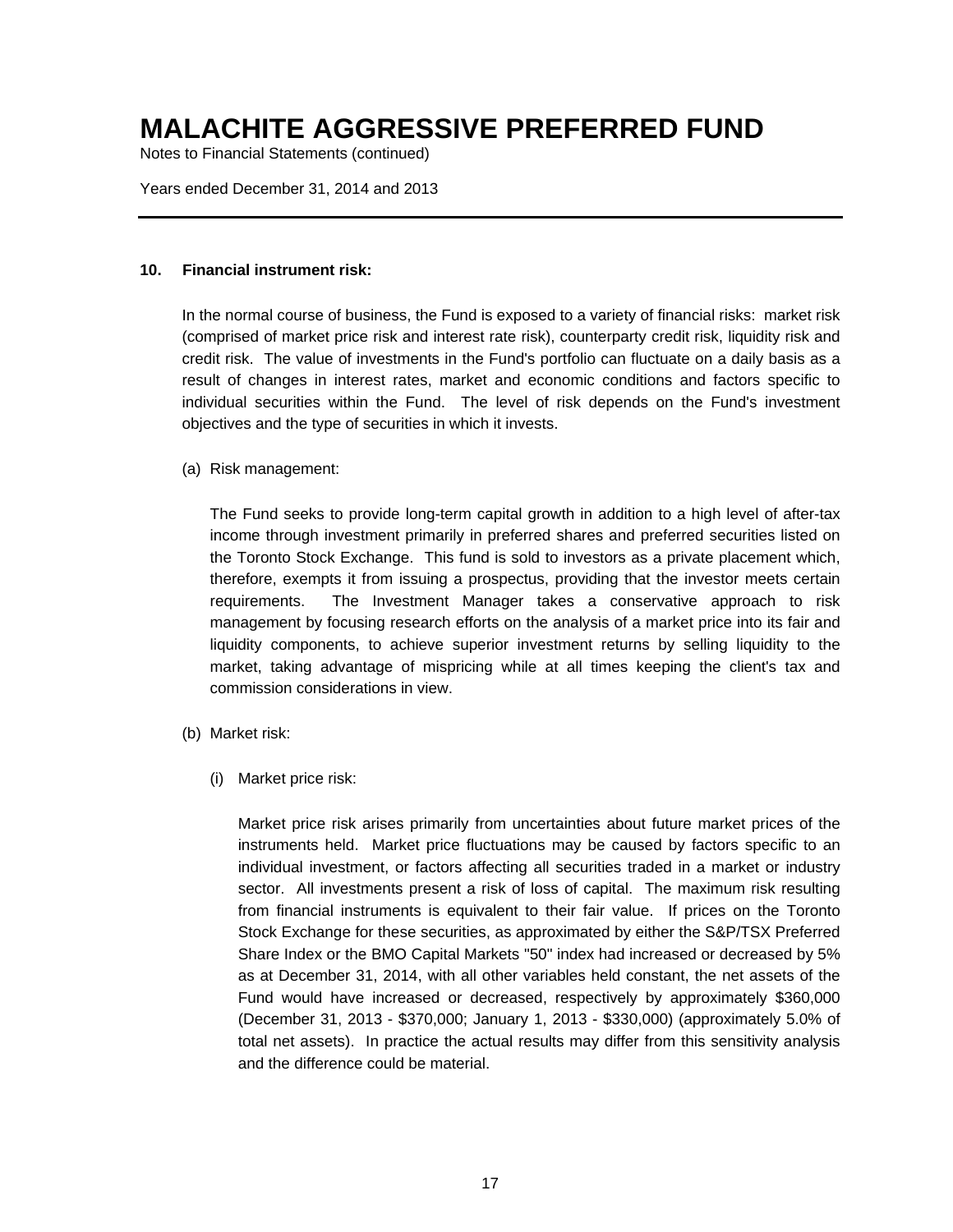Notes to Financial Statements (continued)

Years ended December 31, 2014 and 2013

#### **10. Financial instrument risk (continued):**

(ii) Interest rate risk:

Interest rate risk arises on interest-bearing financial instruments where the values of those instruments fluctuate due to changes in levels of market interest rates. The majority of the Fund's financial assets are preferred shares, which are not interestbearing and not included in the computation of overall market interest rates. The Fund's financial liabilities are primarily short-term in nature and generally not interest bearing. Therefore, the Fund's exposure to interest rate risk is best reflected by the yields on preferred shares as reflected by either of the two indices referred to in market price risk, above.

(c) Counterparty credit risk:

Credit risk is the risk that the counterparty to a financial instrument will fair to honour an obligation or commitment that it has entered into with the Fund. The Fund's main exposure to credit risk is its trading of listed securities. It minimizes the concentration of credit risk by trading with a number of counterparties on a recognized and reputable exchange. The risk of default is considered minimal as all transactions are settled and paid for upon delivery using an approved broker. The Fund's maximum credit risk exposure as at the reporting dates is represented by the respective carrying amounts of the financial assets in the statements of financial position.

(d) Liquidity risk:

The Fund is exposed to monthly cash redemptions of units. It, therefore, invests its assets in investments that are traded in an active market and can be readily disposed of. The Fund's listed securities are considered readily realizable.

The Fund's liquidity position is monitored on a regular basis and all the Fund's financial liabilities are short-term in nature and due within 90 days.

(e) Credit risk:

Credit risk on financial instruments is the risk of a financial loss occurring as a result of the default of counterparty on its obligation to the Fund. It arises principally from debt securities held, and also from derivative financial assets, cash and cash equivalents, and balances due from brokers and receivables. Credit risk is managed by dealing with counterparties the Fund believes to be creditworthy and by regular monitoring of credit exposures.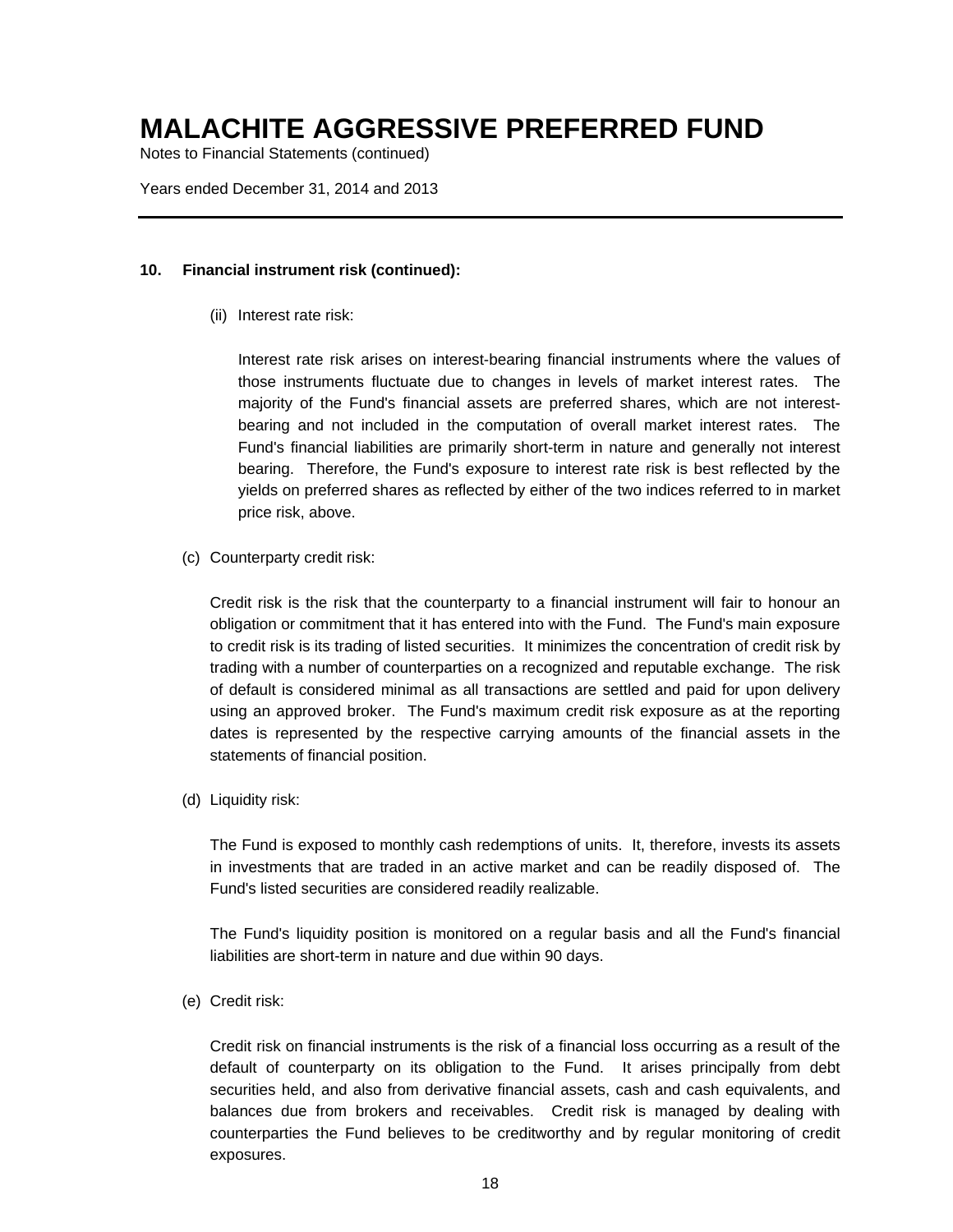Notes to Financial Statements (continued)

Years ended December 31, 2014 and 2013

#### **11. Capital management:**

The capital of the Fund is represented by issued redeemable units with no par value. The units of the Fund are entitled to distributions, if any, and any redemptions are based on the Fund's net assets attributable to holders of redeemable shares per unit. The Fund has no restrictions or specific capital requirements on the subscriptions and redemptions of units. The relevant movements are shown on the statements of changes in net assets attributable to holders of redeemable units. The Fund endeavours to invest its subscriptions received in appropriate investments while maintaining sufficient liquidity to meet redemptions.

#### **12. Filing exemption:**

The Fund will not be filing its financial statements with the Ontario Securities Commission or any other Canadian securities regulatory authority, in reliance upon the exemption in this regard provided by Section 2.11 of National Instrument 81-106.

#### **13. Transition to IFRS:**

As explained in note 2, these are the Fund's first financial statements prepared in accordance with IFRS. The accounting policies set out in note 3 have been applied in preparing the financial statements for the year ended December 31, 2014, the comparative information presented in these financial statements for the year ended December 31, 2013, and in the preparation of an opening statement of financial position as at January 1, 2013 (the Fund's date of transition).

In preparing its opening IFRS statement of financial position, the Fund made no adjustments to amounts reported previously in the financial statements prepared in accordance with previous Canadian GAAP (Part V).